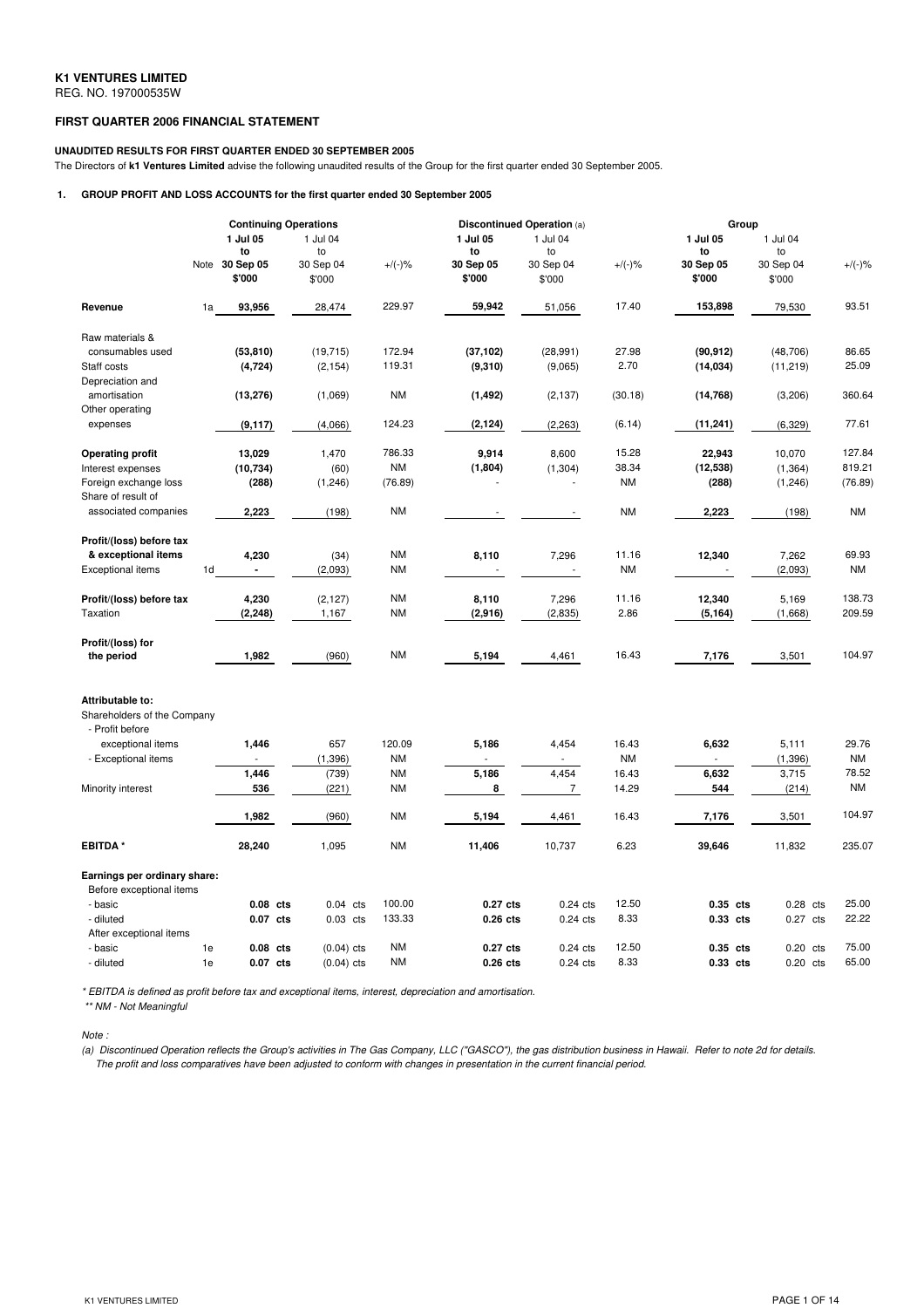# **Notes to Group Profit and Loss Accounts**

1a. Breakdown of revenue

|                                         | 1 Jul 05        | 1 Jul 04        |
|-----------------------------------------|-----------------|-----------------|
|                                         | to<br>30 Sep 05 | to<br>30 Sep 04 |
|                                         | \$'000          | \$'000          |
| <b>Continuing operations</b>            |                 |                 |
| Revenue from retail gasoline operations | 58,448          | 14,844          |
| Revenue from transportation leasing     | 32,782          |                 |
| Revenue from crude oil                  |                 | 10,959          |
| Investment income                       | 970             | 1,510           |
| Interest income from:                   |                 |                 |
| Related parties                         | 90              | 89              |
| <b>Others</b>                           | 168             | 1,072           |
| Rental Income                           | 653             |                 |
| <b>Others</b>                           | 845             |                 |
|                                         | 93,956          | 28,474          |
| <b>Discontinued operation</b>           |                 |                 |
| Revenue from utility supply             | 59,940          | 51,056          |
| Interest income                         | 2               |                 |
|                                         | 153,898         | 79,530          |

1b. Pre-tax profit of the Group is arrived at after crediting/(charging) the following:

|                                                                    | 1 Jul 05<br>to<br>30 Sep 05<br>\$'000 | 1 Jul 04<br>to<br>30 Sep 04<br>\$'000 | $+/(-)$ % |
|--------------------------------------------------------------------|---------------------------------------|---------------------------------------|-----------|
| <b>Continuing operations</b><br>Profit on disposal of fixed assets | 137                                   | ۰                                     | <b>NM</b> |
| Fair value gain - Derivatives                                      | 1,074                                 | ۰                                     | <b>NM</b> |
| <b>Discontinued operation</b>                                      |                                       |                                       |           |
| Provision for stock obsolescence                                   | (40)                                  | ۰                                     | <b>NM</b> |
| Provision for doubtful debts                                       | (7)                                   | (80)                                  | (91.25)   |

1c. There was no adjustment for under or over provision of tax in respect of prior years.

1d. Exceptional items for the period comprised :

|                                                | 1 Jul 05<br>to<br>30 Sep 05<br>\$'000 | 1 Jul 04<br>to<br>30 Sep 04<br>\$'000 |
|------------------------------------------------|---------------------------------------|---------------------------------------|
| Uninsured expenses associated with repairs for |                                       |                                       |
| damages caused by Hurricane Ivan               | $\blacksquare$                        | (2,093)                               |
| Minority share of exceptional items            | $\blacksquare$                        | 697                                   |
| Net exceptional items                          | $\blacksquare$                        | (1,396)                               |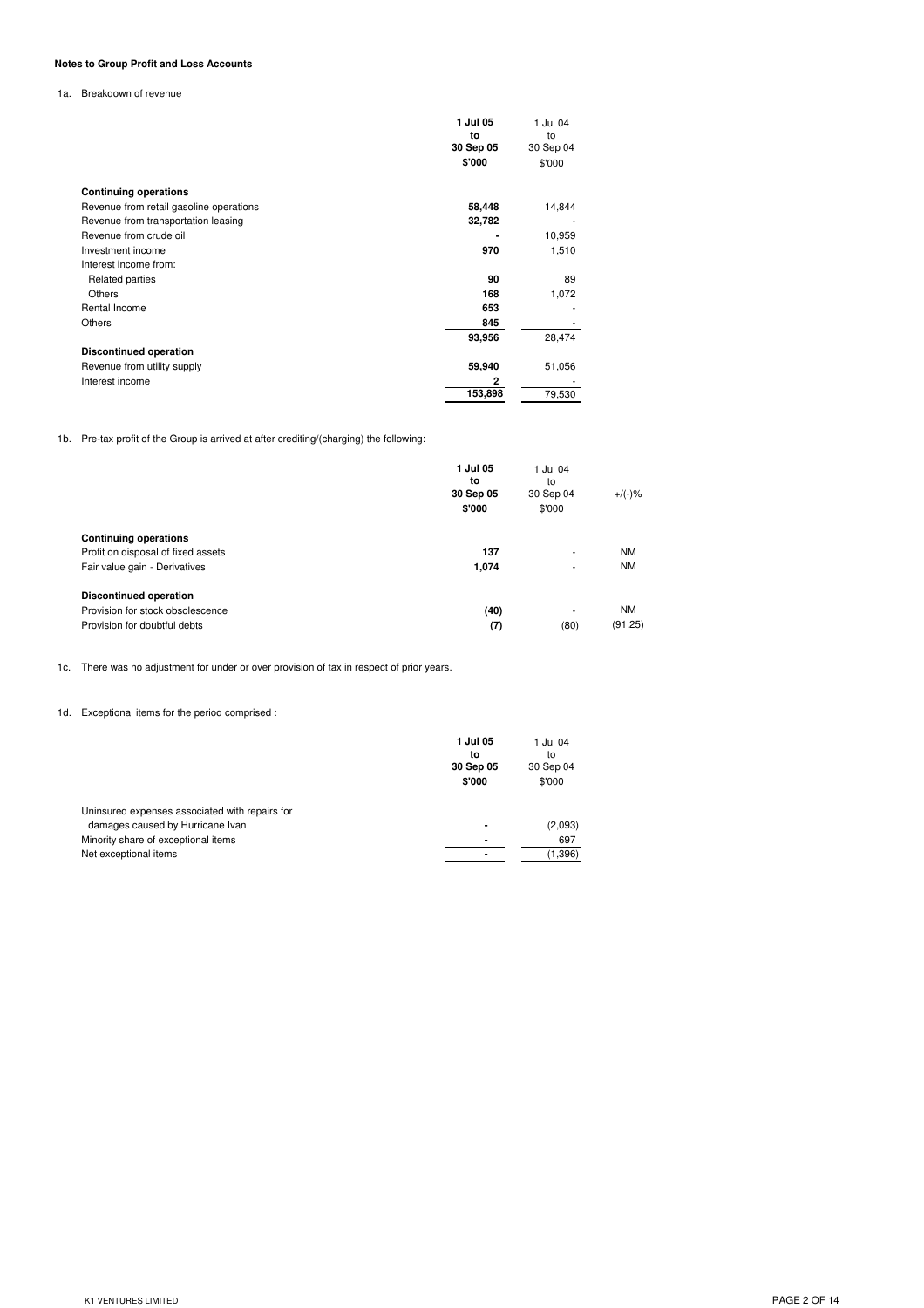## 1e. Earnings per ordinary share

|                                                         |            | GROUP        |           |
|---------------------------------------------------------|------------|--------------|-----------|
|                                                         | 1 Jul 05   | 1 Jul 04     |           |
|                                                         | to         | to           |           |
|                                                         | 30 Sep 05  | 30 Sep 04    | $+/(-)$ % |
|                                                         |            |              |           |
| From continuing and discontinued operations             |            |              |           |
| Earnings per Ordinary Share of the Group for the period |            |              |           |
| based on net profit attributable to shareholders:-      |            |              |           |
| (i) Based on the weighted average number of shares      | $0.35$ cts | $0.20$ cts   | 75.00     |
| - Weighted average number of shares('000)               | 1,888,488  | 1,851,571    | 1.99      |
| (ii) On a fully diluted basis                           | 0.33 cts   | $0.20$ cts   | 65.00     |
| - Adjusted weighted average number of shares ('000)     | 1,981,950  | 1,889,105    | 4.91      |
| From continuing operations                              |            |              |           |
| Earnings per Ordinary Share of the Group for the period |            |              |           |
| based on net profit attributable to shareholders:-      |            |              |           |
| (i) Based on the weighted average number of shares      | $0.08$ cts | $(0.04)$ cts | <b>NM</b> |
| - Weighted average number of shares('000)               |            |              | 1.99      |
|                                                         | 1,888,488  | 1,851,571    |           |
| (ii) On a fully diluted basis                           | 0.07 cts   | $(0.04)$ cts | <b>NM</b> |
| - Adjusted weighted average number of shares ('000)     | 1,981,950  | 1,889,105    | 4.91      |

1f. There was no extraordinary item during the period.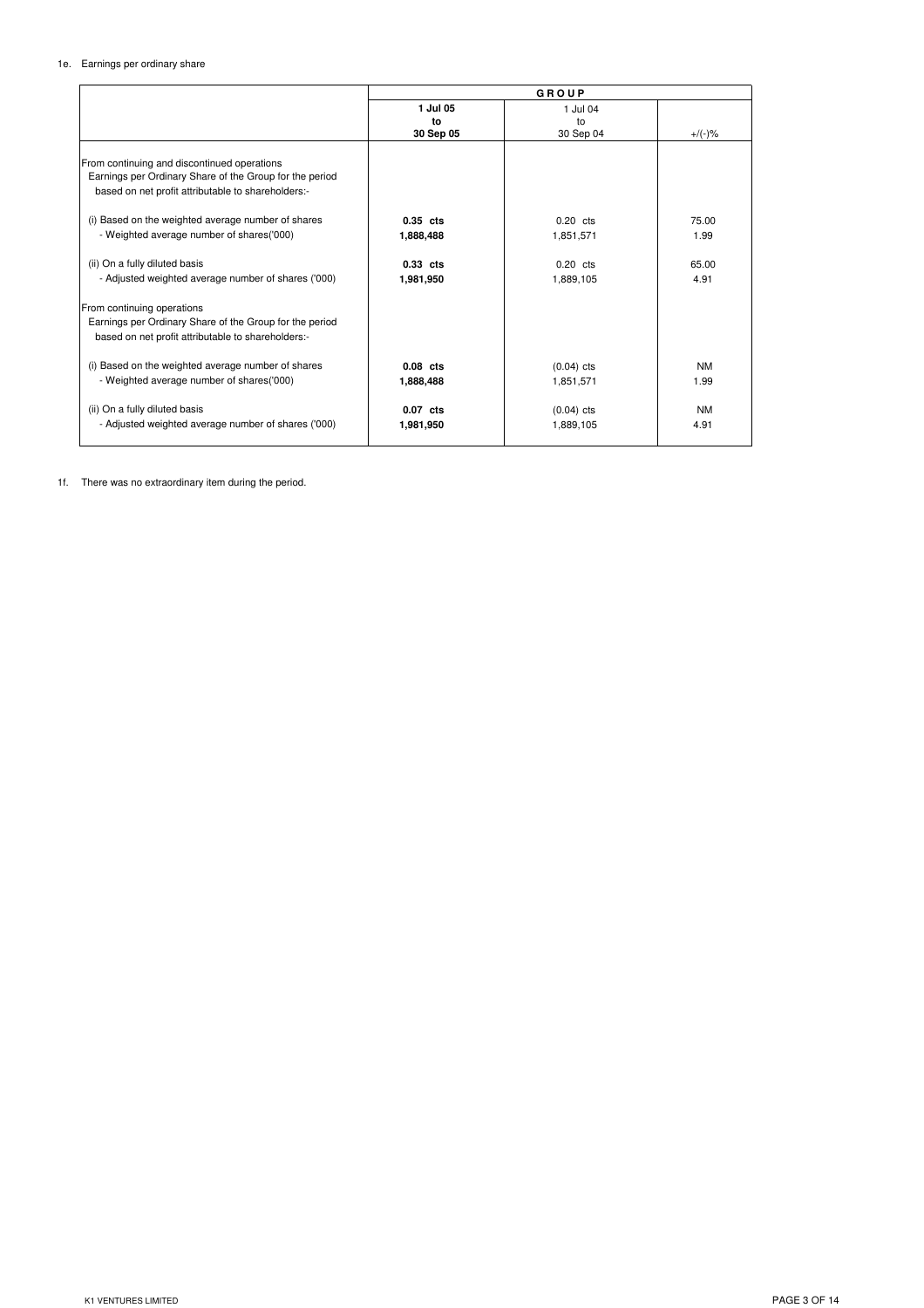# **2. BALANCE SHEETS as at 30 September 2005**

|                                      | Group<br>Company |           |           |           |
|--------------------------------------|------------------|-----------|-----------|-----------|
|                                      | As at            | As at     | As at     | As at     |
|                                      | 30 Sep 05        | 30 Jun 05 | 30 Sep 05 | 30 Jun 05 |
|                                      | \$'000           | \$'000    | \$'000    | \$'000    |
|                                      |                  |           |           |           |
| Share capital                        | 188,951          | 187,741   | 188,951   | 187,741   |
| <b>Reserves</b>                      | 446,299          | 406,792   | 276,690   | 271,694   |
| Share capital & reserves             | 635,250          | 594,533   | 465,641   | 459,435   |
| <b>Minority interests</b>            | 46,806           | 151       |           |           |
| Capital employed                     | 682,056          | 594,684   | 465,641   | 459,435   |
|                                      |                  |           |           |           |
| Represented by:                      |                  |           |           |           |
| <b>Fixed assets</b>                  | 618,960          | 244,450   | 307       | 335       |
| <b>Subsidiaries</b>                  |                  |           | 303,826   | 155,283   |
| <b>Associated companies</b>          | 79,148           |           |           |           |
| Available-for-sale investments       | 341,053          | 261,549   | 59,895    | 57,693    |
| Intangibles                          | 261,126          | 17,338    |           |           |
| Other assets                         | 15,164           | 6,433     |           |           |
|                                      | 1,315,451        | 529,770   | 364,028   | 213,311   |
| <b>Current assets</b>                |                  |           |           |           |
| <b>Stocks</b>                        | 11,332           | 15,632    |           |           |
| Due from subsidiaries                |                  |           | 114,345   | 113,967   |
| Debtors                              | 21,816           | 37,720    | 59        | 1,856     |
| Cash and cash equivalents            | 70,478           | 201,046   | 17,006    | 143,751   |
|                                      | 103,626          | 254,398   | 131,410   | 259,574   |
| Assets classified as held for sale * | 264,369          |           |           |           |
|                                      | 367,995          | 254,398   | 131,410   | 259,574   |
| <b>Current liabilities</b>           |                  |           |           |           |
| Creditors                            | 26,147           | 31,673    | 1,215     | 1,122     |
| Due to subsidiaries                  |                  |           | 9,385     | 10,051    |
| Amount owing to shareholders         | 16,920           |           | 16,920    |           |
| Amount owing to minority             |                  |           |           |           |
| shareholders of subsidiary           | 33,840           |           |           |           |
| Term loans                           | 3,976            |           |           |           |
| Provision for taxation               | 12,654           | 2,258     | 2,055     | 2,055     |
|                                      | 93,537           | 33,931    | 29,575    | 13,228    |
| Liabilities directly associated with |                  |           |           |           |
| assets classified as held for sale * | 164,761          |           |           |           |
|                                      | 258,298          | 33,931    | 29,575    | 13,228    |
| <b>Net current assets</b>            | 109,697          | 220,467   | 101,835   | 246,346   |
|                                      |                  |           |           |           |
| <b>Non-current liabilities</b>       |                  |           |           |           |
| Term loans                           | 575,387          | 122,363   |           |           |
| Deferred liabilities                 | 1,040            | 6,090     |           |           |
| Deferred taxation                    | 166,665          | 27,100    | 222       | 222       |
|                                      | 743,092          | 155,553   | 222       | 222       |
| <b>Net assets</b>                    | 682,056          | 594,684   | 465,641   | 459,435   |

*Note :*

\* The assets and liabilities of GASCO have been presented separately as held for sale in the balance sheet in accordance with the accounting standards. Refer to note 2d for details. The comparative balance sheet has not been restated to reflect the assets and liabilities classified as held for sale as the presentation *requirements under FRS 105 do not apply retrospectively.*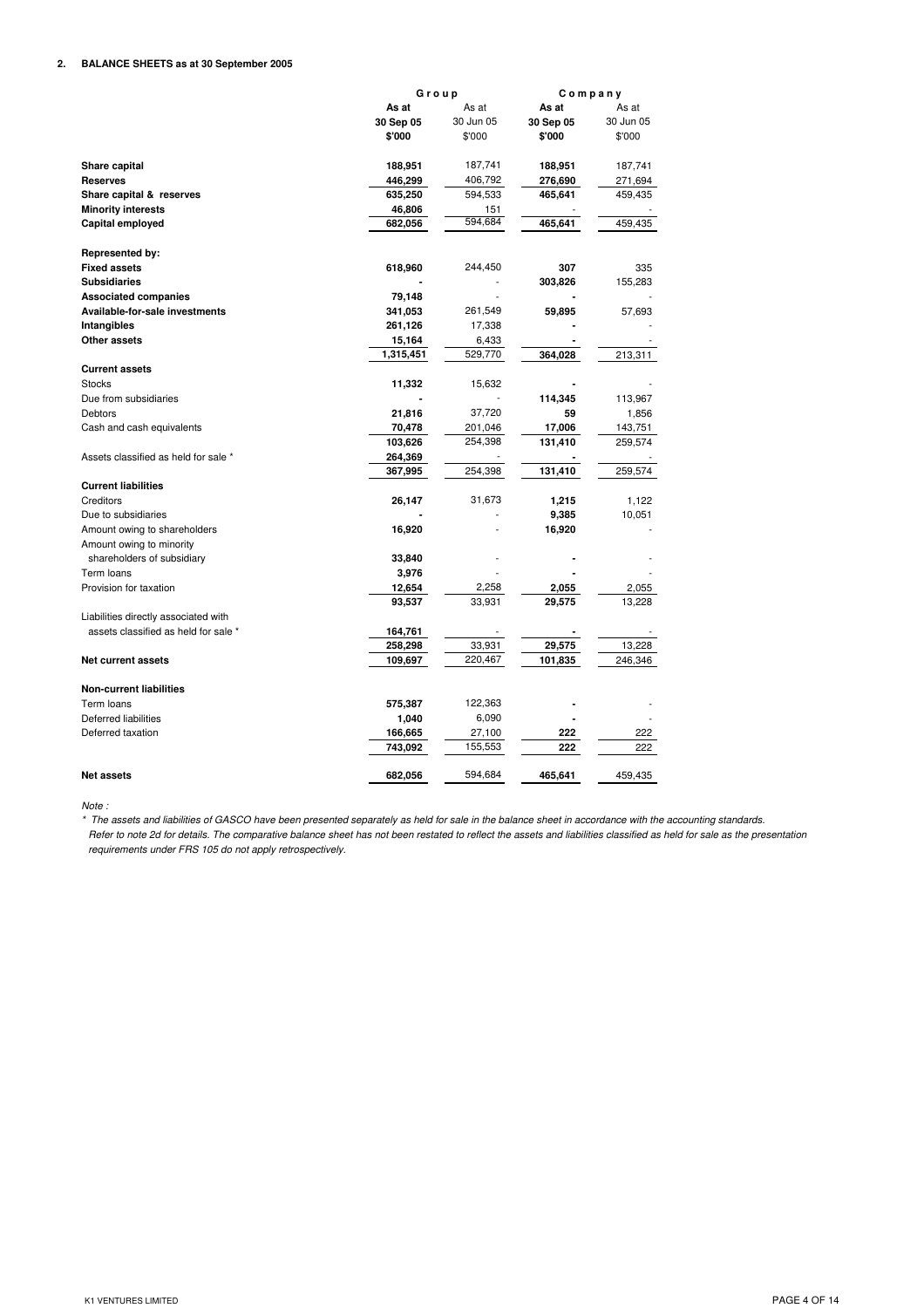#### **Notes to Balance Sheets**

#### 2a. Group's borrowings and debt securities

(i) Amount repayable in one year or less, or on demand

| As at 30 Sep 05 |                  | As at 30 Jun 05 |           |
|-----------------|------------------|-----------------|-----------|
| Secured         | <b>Unsecured</b> | Secured         | Unsecured |
| \$'000          | \$'000           | \$'000          | \$'000    |
|                 |                  |                 |           |
| 3.976           |                  | ۰               | ۰         |

(ii) Amount repayable after one year

| As at 30 Sep 05 |                  | As at 30 Jun 05 |           |  |
|-----------------|------------------|-----------------|-----------|--|
| Secured         | <b>Unsecured</b> | Secured         | Unsecured |  |
| \$'000          | \$'000           | \$'000          | \$'000    |  |
|                 |                  |                 |           |  |
| 575,387         | -                | 122.363         | ۰         |  |

### (iii) Details of any collateral

The term loans as at 30 September 2005 pertained to debt financing taken up by Helm and are pledged against the assets of Helm. The net book value of the fixed assets and other assets pledged to financial institutions amounted to \$1.02 billion.

The term loans as at 30 June 2005 related to GASCO, and were secured by a pledge of all the equity interest of a subsidiary and receipts and a letter of credit issued through the subsidiary's credit facility arrangement.

The net book value of shares pledged amounted to \$289,166,000 (30 June 2005: \$279,124,000). The term loans pertained to the discontinued operation of GASCO and are included in the liabilities directly associated with assets classified as held for sale as at 30 September 2005.

## 2b. Net asset value

|                                                  | GROUP              |                    |           | <b>COMPANY</b>     |                    |           |
|--------------------------------------------------|--------------------|--------------------|-----------|--------------------|--------------------|-----------|
|                                                  | As at<br>30 Sep 05 | As at<br>30 Jun 05 | $+/(-)$ % | As at<br>30 Sep 05 | As at<br>30 Jun 05 | $+/(-)$ % |
| Net asset value<br>per Ordinary Share #          | \$0.34             | \$0.32             | 6.25      | \$0.25             | \$0.25             | 0.00      |
| Net tangible asset value<br>per Ordinary Share # | \$0.20             | \$0.31             | (35.48)   | \$0.25             | \$0.25             | 0.00      |

# Based on issued share capital of 1,889,512,503 ( June 2005 : 1,877,412,503) at the end of the financial year.

#### 2c. Balance Sheet review

Since 30 June 2005, Group shareholders' funds increased by \$40.7 million to \$635 million as at 30 September 2005. Of this increase, \$26.1 million or 64% was attributed to the effect of adopting the new accounting standard, FRS 39 – Financial Instruments: Recognition and Measurement, from 1 July 2005 as disclosed in paragraph 8 below.

Shareholders' funds were also positively impacted by increases in the investment revaluation and translation accounts, profit attributable to shareholders and the issuance of shares arising from the exercise of share options in the first quarter.

Following the acquisition of Helm on 8 July 2005, Group total assets more than doubled from \$784.2 million as at 30 June 2005 to \$1.68 billion as at 30 September 2005.

Total current assets increased by \$113.6 million to \$368 million due to the inclusion of the total assets of GASCO of \$264.4 million arising from the reclassification of GASCO as assets held for sale (GASCO Reclassification). The increase was offset by the reduction in cash and cash equivalents due to the acquisition of Helm.

Non-current assets increased by \$785.7 million to \$1.32 billion mainly due to the substantial increase in fixed assets, investment in associated companies, available-for-sale investments and intangibles contributed by Helm partially offset by the GASCO Reclassification. Intangibles of \$261.1 million as at 30 September 2005 comprised mainly goodwill and other intangible assets arising from the acquisition of Helm.

Current liabilities increased by \$224.4 million from \$33.9 million as at 30 June 2005 to \$258.3 million as at 30 September 2005. The increase resulted principally from classifying<br>\$122.8 million of GASCO term loans to curr minority shareholders of Helm, \$16.9 million in shareholders' loans used to fund the acquisition of Helm, and \$10.4 million increase in tax provisions mainly arising from the acquisition of Helm.

Non-current liabilities increased by \$587.5 million in connection with the acquisition of Helm. Non-current liabilities would have been \$122.8 million higher had the GASCO term loans not been reflected as current liabilities in accordance with accounting standards.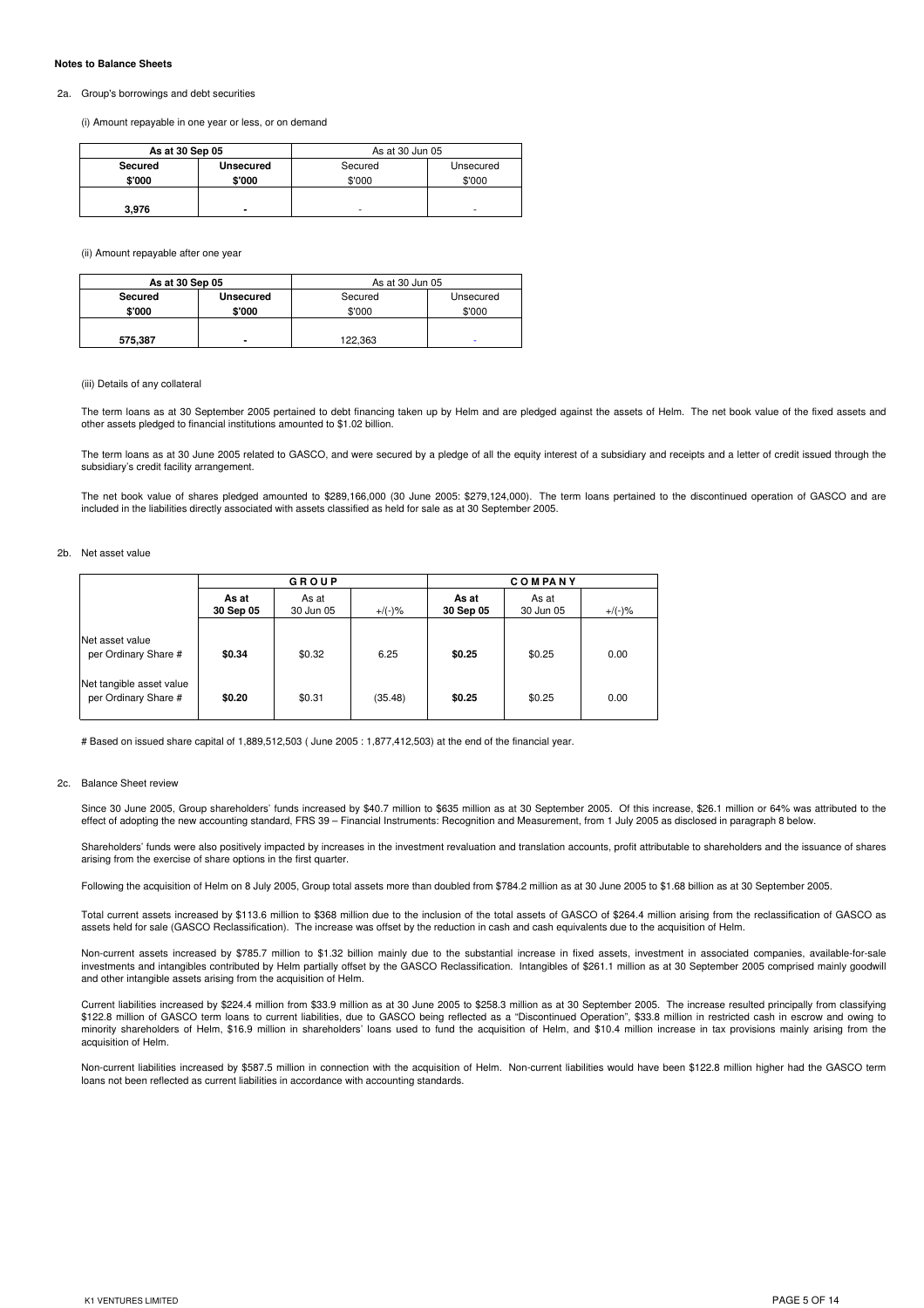## 2d. Assets held for sale and discontinued operation

Discontinued Operation reflects the Group's activities in The Gas Company, LLC ("GASCO"), the gas distribution business in Hawaii.

On 19 August 2005, the Company announced that it had entered into a purchase agreement for the sale of GASCO for a total cash consideration of \$401 million (US\$238 million), subject to certain adjustments at completion.

The transaction, which is subject to certain regulatory approvals and other approvals, is in the ordinary course of the Company's business and is expected to be completed by June 2006.

The assets and liabilities of GASCO, which contributed to the Energy segment of the Group, have been presented separately as held for sale from other assets and liabilities in the balance sheet in accordance with the accounting standards following the announcement by the Company to sell its ownership interest in GASCO.

# i. Profit for the period from Discontinued Operation

An analysis of the result of the discontinued operation is as follows:

|                       | 1 Jul 05<br>to | 1 Jul 04<br>to |
|-----------------------|----------------|----------------|
|                       | 30 Sep 05      | 30 Sep 04      |
|                       | \$'000         | \$'000         |
| Revenue               | 59,942         | 51,056         |
| Expenses              | (50, 028)      | (42,456)       |
| Operating profit      | 9,914          | 8,600          |
| Interest expenses     | (1,804)        | (1, 304)       |
| Profit before tax     | 8,110          | 7,296          |
| Taxation              | (2,916)        | (2,835)        |
| Profit for the period | 5,194          | 4,461          |

ii. The impact of the Discontinued Operation on the cashflows of the Group is as follows :

|                     | 30 Sep 05<br>\$'000 | 30 Sep 04<br>\$'000      |
|---------------------|---------------------|--------------------------|
| Operating cashflows | 4.804               | ۰                        |
| Investing cashflows | (2, 389)            | $\overline{\phantom{a}}$ |
| Financing cashflows | (17,766)            |                          |
| Net cashflows       | (15, 351)           |                          |
|                     |                     |                          |

#### iii. Assets classified as held for sale is as follows :

| Disposal group held for sale: |         |   |
|-------------------------------|---------|---|
| Fixed assets                  | 202,466 |   |
| Other assets                  | 4.431   |   |
| <b>Stocks</b>                 | 10,781  |   |
| <b>Debtors</b>                | 31,886  |   |
| Cash and cash equivalents     | 14,805  |   |
|                               | 264,369 | ۰ |

Liabilities directly associated with non-current assets classified as held for sale:

| 20,605  | ۰ |
|---------|---|
| 5,910   | - |
| 122,827 | ۰ |
| 6,242   |   |
| 9,177   | ۰ |
| 164,761 | - |
|         |   |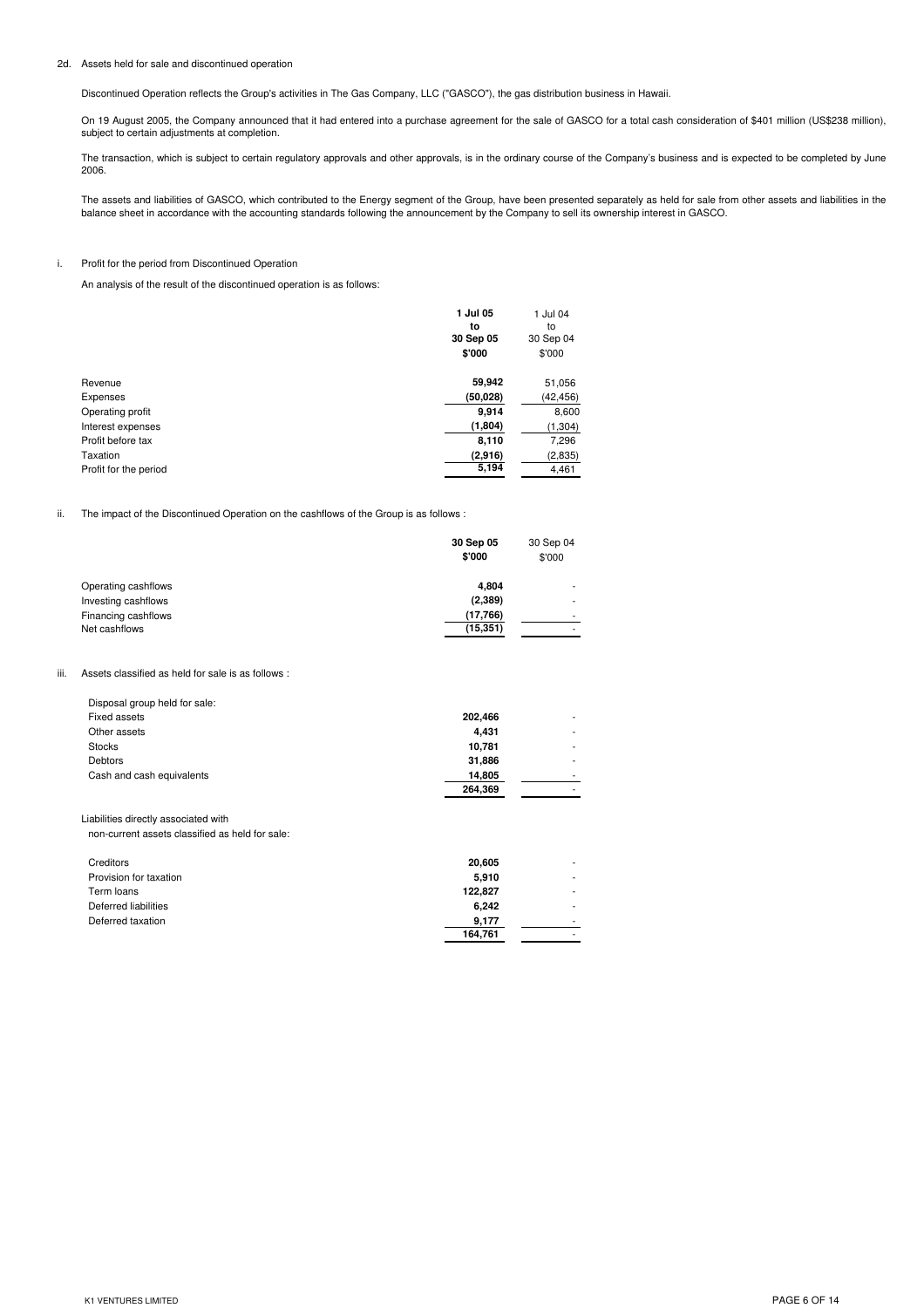# **3. CONSOLIDATED CASH FLOW STATEMENTS for the first quarter ended 30 September 2005**

|                                                                    |      | <b>First Quarter ended</b> |           |
|--------------------------------------------------------------------|------|----------------------------|-----------|
|                                                                    | Note | 30 Sep 05                  | 30 Sep 04 |
|                                                                    |      | \$'000                     | \$'000    |
| <b>CASH FLOWS FROM OPERATING ACTIVITIES</b>                        |      |                            |           |
| Operating profit                                                   |      | 22,943                     | 10,070    |
| Adjustments:                                                       |      |                            |           |
| Depreciation and amortisation                                      |      | 14,768                     | 3,206     |
| Investment income                                                  |      | (760)                      | (1, 191)  |
| Amortisation of interest                                           |      |                            | (116)     |
| Profit on disposal of fixed assets                                 |      | (137)                      |           |
| Cash flow from operations before changes in working capital        |      | 36,814                     | 11,969    |
| Working capital changes:                                           |      |                            |           |
| <b>Stocks</b>                                                      |      | (2,036)                    | (1, 181)  |
| Debtors                                                            |      | 4,970                      | 6.104     |
| Creditors                                                          |      | (7,625)                    | 1,342     |
| Translation of foreign subsidiaries and others                     |      | (660)                      | (933)     |
| <b>Cash from operations</b>                                        |      | 31,463                     | 17,301    |
| Interest paid                                                      |      | (6, 225)                   | (1,306)   |
| Income taxes paid                                                  |      | (257)                      | (609)     |
| Net cash from operating activities                                 |      | 24,981                     | 15,386    |
|                                                                    |      |                            |           |
| <b>CASH FLOWS FROM INVESTING ACTIVITIES</b>                        |      |                            |           |
| Acquisition of subsidiaries                                        | 3a   | (693, 266)                 | (67, 877) |
| Purchase of fixed assets                                           |      | (39, 545)                  | (2,501)   |
| Proceeds from disposal of fixed assets                             |      | 1,393                      |           |
| Net proceeds from disposal and capital distribution of investments |      | 3,127                      | 2,147     |
| Purchase of investments                                            |      | (972)                      | (943)     |
| Net cash used in investing activities                              |      | (729, 263)                 | (69, 174) |
| <b>CASH FLOWS FROM FINANCING ACTIVITIES</b>                        |      |                            |           |
| Proceeds from share issue                                          |      | 2,062                      | 76,357    |
| Proceeds from term loans                                           |      | 587,739                    |           |
| Repayment of term loans                                            |      | (993)                      | (1,684)   |
| Distribution to minority shareholder of subsidiaries               |      |                            | (95)      |
| Withdrawal of non-current bank deposits - net                      |      |                            | 303       |
| Net cash from financing activities                                 |      | 588,808                    | 74,881    |
|                                                                    |      |                            |           |
| Increase/(decrease) in cash and cash equivalents                   |      | (115, 474)                 | 21,093    |
| Cash and cash equivalents at beginning of period                   |      | 201,046                    | 29,103    |
| Effects of exchange rate changes on cash and cash equivalents      |      | (289)                      | (1, 246)  |
| Cash and cash equivalents at end of period                         |      | 85,283                     | 48,950    |
|                                                                    |      |                            |           |
| Comprising:                                                        |      |                            |           |
| <b>Cash from Continuing operations</b>                             |      | 70,478                     | 48,950    |
| <b>Cash from Discontinued operation</b>                            |      | 14,805                     |           |
|                                                                    |      | 85,283                     | 48,950    |
|                                                                    |      |                            |           |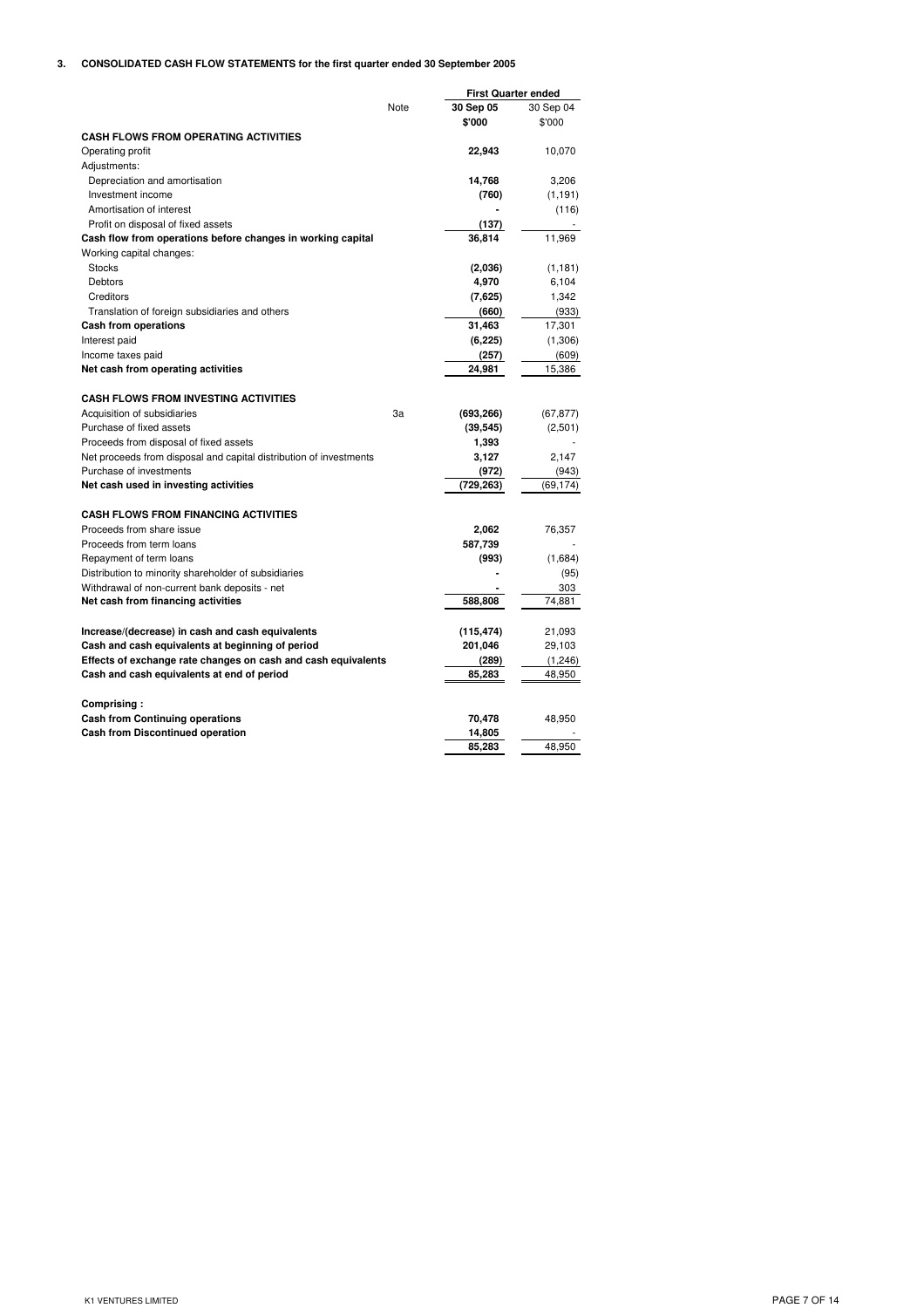### **Notes to Consolidated Cashflow Statements**

## 3a. Acquisition of Subsidiaries

The fair values of net assets and liabilities of subsidiaries acquired were as follows:

|                                                   | 30 Sep 05  | 30 Sep 04 |
|---------------------------------------------------|------------|-----------|
|                                                   | \$'000     | \$'000    |
| <b>Fixed assets</b>                               | 540,983    | 33,837    |
| Associated company                                | 76,392     |           |
| Available-for-sale investments                    | 44,404     | 1,488     |
| Debtors                                           | 23,260     | 437       |
| <b>Stocks</b>                                     | 4,420      | 3,367     |
| Intangibles                                       | 55,880     |           |
| Other assets                                      | 13,730     |           |
| Cash and cash equivalents                         | 39,342     |           |
| Creditors                                         | (50, 468)  |           |
| Provision for taxation                            | (15, 121)  |           |
| Deferred taxation                                 | (139, 044) |           |
| Deferred liabilities                              | (658)      |           |
| Minority Interest                                 | (45,660)   |           |
| Net assets acquired                               | 547,460    | 39,129    |
| Goodwill                                          | 185,148    | 28,748    |
| Purchase consideration                            | 732,608    | 67,877    |
| Less: cash and cash equivalents acquired          | (39, 342)  |           |
| Cash outflow on acquisition, net of cash acquired | 693,266    | 67,877    |
|                                                   |            |           |

*Note :*

ruco .<br>The fair values of the assets acquired in the first quarter of FY2006 were based on an independent valuation conducted for the purpose of purchase price allocation of the assets *acquired from Helm.*

## 3b. Breakdown of cash and cash equivalents

|                                  | 30 Sep 05<br>\$'000 | 30 Sep 04<br>\$'000 |
|----------------------------------|---------------------|---------------------|
| Bank balances, deposits and cash | 29.965              | 35,796              |
| Deposits with related parties    | 6.624               | 13.154              |
| Restricted cash held in escrow   | 33,889              |                     |
|                                  | 70.478              | 48.950              |

Restricted cash held in escrow represents cash deposited in an escrow account principally to provide indemnity to the Company for representations and warranties made to the<br>Company arising from the acquisition of Helm. To terms of the Purchase Agreement.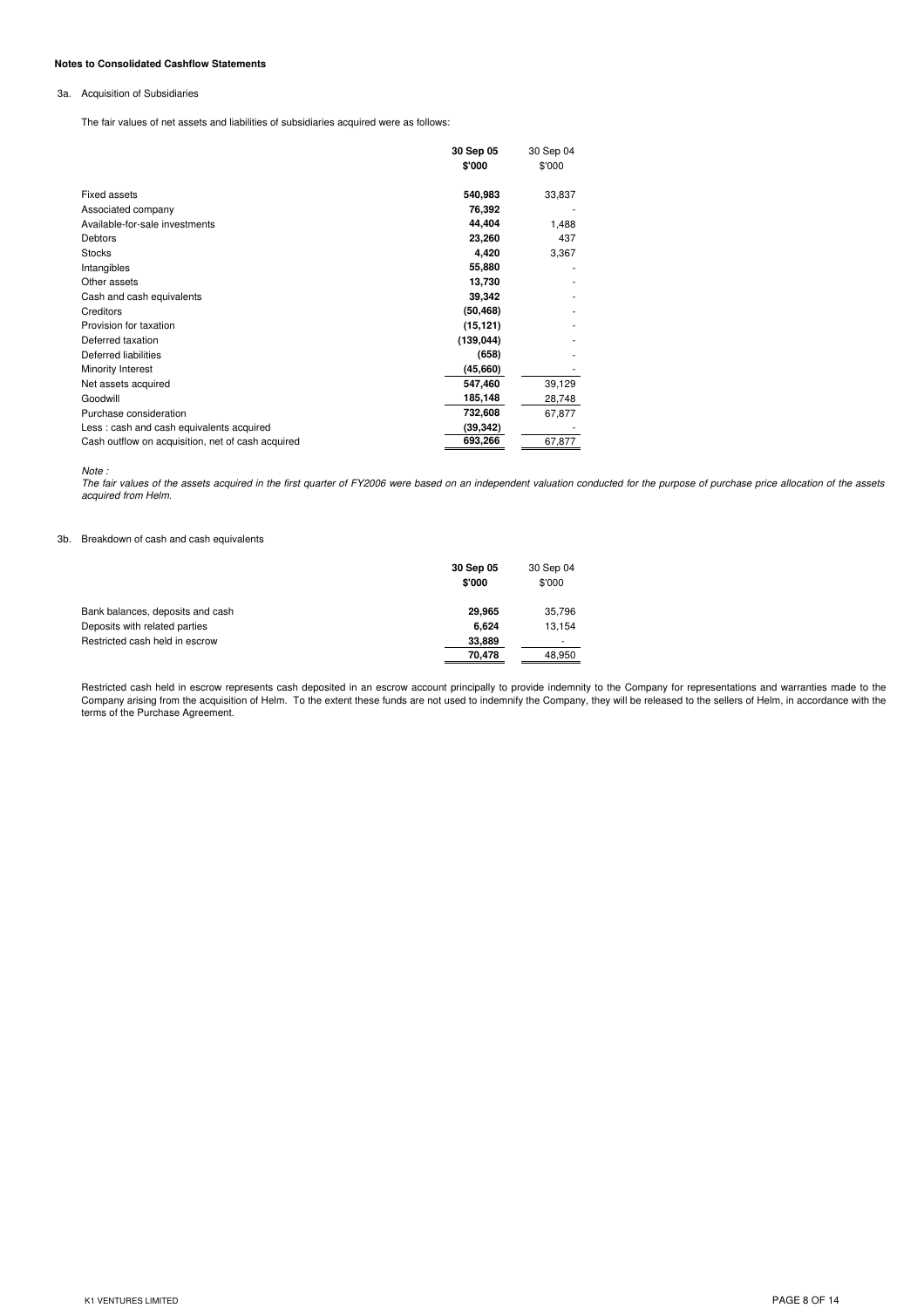# **4. STATEMENTS OF CHANGES IN EQUITY**

4a. Group Statement of Changes in Equity for the first quarter ended 30 September

| 2005                                                                            | Share<br>Capital<br>S\$'000 | Share<br>Premium<br>Account<br>S\$'000 | Investment<br><b>Revaluation</b><br>Account<br><b>S\$'000</b> | <b>Translation</b><br><b>Reserves</b><br><b>S\$'000</b> | Revenue<br><b>Reserves</b><br>S\$'000 | Share<br>Capital &<br><b>Reserves</b><br>S\$'000 | Minority<br><b>Interests</b><br>S\$'000 | Capital<br>Employed<br><b>S\$'000</b> |
|---------------------------------------------------------------------------------|-----------------------------|----------------------------------------|---------------------------------------------------------------|---------------------------------------------------------|---------------------------------------|--------------------------------------------------|-----------------------------------------|---------------------------------------|
| As at 1 July 2005                                                               | 187,741                     | 202,011                                | 59,508                                                        | (7, 919)                                                | 153,192                               | 594,533                                          | 151                                     | 594,684                               |
| Effect of adopting FRS 39                                                       | 187,741                     | 202,011                                | 26,096<br>85,604                                              | (7, 919)                                                | 153,192                               | 26,096<br>620,629                                | 151                                     | 26,096<br>620,780                     |
| Revaluation of<br>investments not<br>recognised in profit<br>and loss account * |                             |                                        |                                                               |                                                         |                                       |                                                  |                                         | 3,352                                 |
| Exchange differences<br>arising on consolidation                                |                             |                                        | 3,352<br>$\blacksquare$                                       | 2,575                                                   | ٠                                     | 3,352<br>2,575                                   | ۰<br>451                                | 3,026                                 |
| Currency translation loss<br>realised and transferred                           |                             |                                        |                                                               |                                                         |                                       |                                                  |                                         |                                       |
| to profit and loss account<br>Transfer to deferred taxation                     |                             |                                        |                                                               |                                                         |                                       |                                                  |                                         |                                       |
|                                                                                 | $\blacksquare$              | $\blacksquare$                         | 3,352                                                         | 2,575                                                   |                                       | 5,927                                            | 451                                     | 6,378                                 |
| Profit for the year                                                             |                             |                                        |                                                               |                                                         | 6,632                                 | 6,632                                            | 544                                     | 7,176                                 |
| Subsidiary acquired                                                             |                             |                                        |                                                               |                                                         |                                       |                                                  | 45,660                                  | 45,660                                |
| Shares issued                                                                   | 1,210                       | 852                                    |                                                               |                                                         |                                       | 2,062                                            |                                         | 2,062                                 |
| As at 30 September 2005                                                         | 188,951                     | 202,863                                | 88,956                                                        | (5, 344)                                                | 159,824                               | 635,250                                          | 46,806                                  | 682,056                               |

Group Statement of Changes in Equity for the first quarter ended 30 September

|                                                           | Share<br>Capital         | Share<br>Premium<br>Account | Investment<br>Revaluation<br>Account | Translation<br>Reserves | Revenue<br>Reserves      | Share<br>Capital &<br>Reserves | Minority<br>Interests | Capital<br>Employed |
|-----------------------------------------------------------|--------------------------|-----------------------------|--------------------------------------|-------------------------|--------------------------|--------------------------------|-----------------------|---------------------|
| 2004                                                      | S\$'000                  | S\$'000                     | S\$'000                              | S\$'000                 | S\$'000                  | S\$'000                        | S\$'000               | S\$'000             |
| As at 1 July 2004                                         | 160,654                  | 152,171                     | 35,202                               | (4,510)                 | 115,456                  | 458,973                        | 1,005                 | 459,978             |
| Revaluation of<br>investments not<br>recognised in profit |                          |                             |                                      |                         |                          |                                |                       |                     |
| and loss account *                                        | ۰                        | ۰                           | (10, 343)                            |                         | ٠                        | (10, 343)                      |                       | (10, 343)           |
| Exchange differences<br>arising on consolidation          | $\overline{\phantom{a}}$ | $\overline{\phantom{a}}$    | $\overline{\phantom{a}}$             | (6,967)                 | $\overline{\phantom{a}}$ | (6,967)                        | (9)                   | (6,976)             |
| Transfer to deferred taxation                             | ٠                        | ٠                           | 3,129                                |                         | $\overline{\phantom{a}}$ | 3,129                          |                       | 3,129               |
|                                                           | $\blacksquare$           | ٠                           | (7, 214)                             | (6,967)                 |                          | (14, 181)                      | (9)                   | (14, 190)           |
| Profit for the year                                       | $\overline{\phantom{a}}$ | ۰                           | ٠                                    |                         | 3,715                    | 3,715                          | (214)                 | 3,501               |
| Distribution from subsidiaries                            | ٠                        | ٠                           | $\overline{\phantom{a}}$             |                         | $\overline{\phantom{a}}$ |                                | (103)                 | (103)               |
| Shares issued                                             | 26,754                   | 49,603                      |                                      |                         |                          | 76,357                         |                       | 76,357              |
| As at 30 September 2004                                   | 187,408                  | 201,774                     | 27,988                               | (11, 477)               | 119,171                  | 524,864                        | 679                   | 525,543             |

\* Prior to 1 July 2005, quoted investments were valued at the last transacted price, net of certain liquidity discount. With effect from 1 July 2005, the adoption of FRS 39 by the Group<br>resulted in a change in accounting p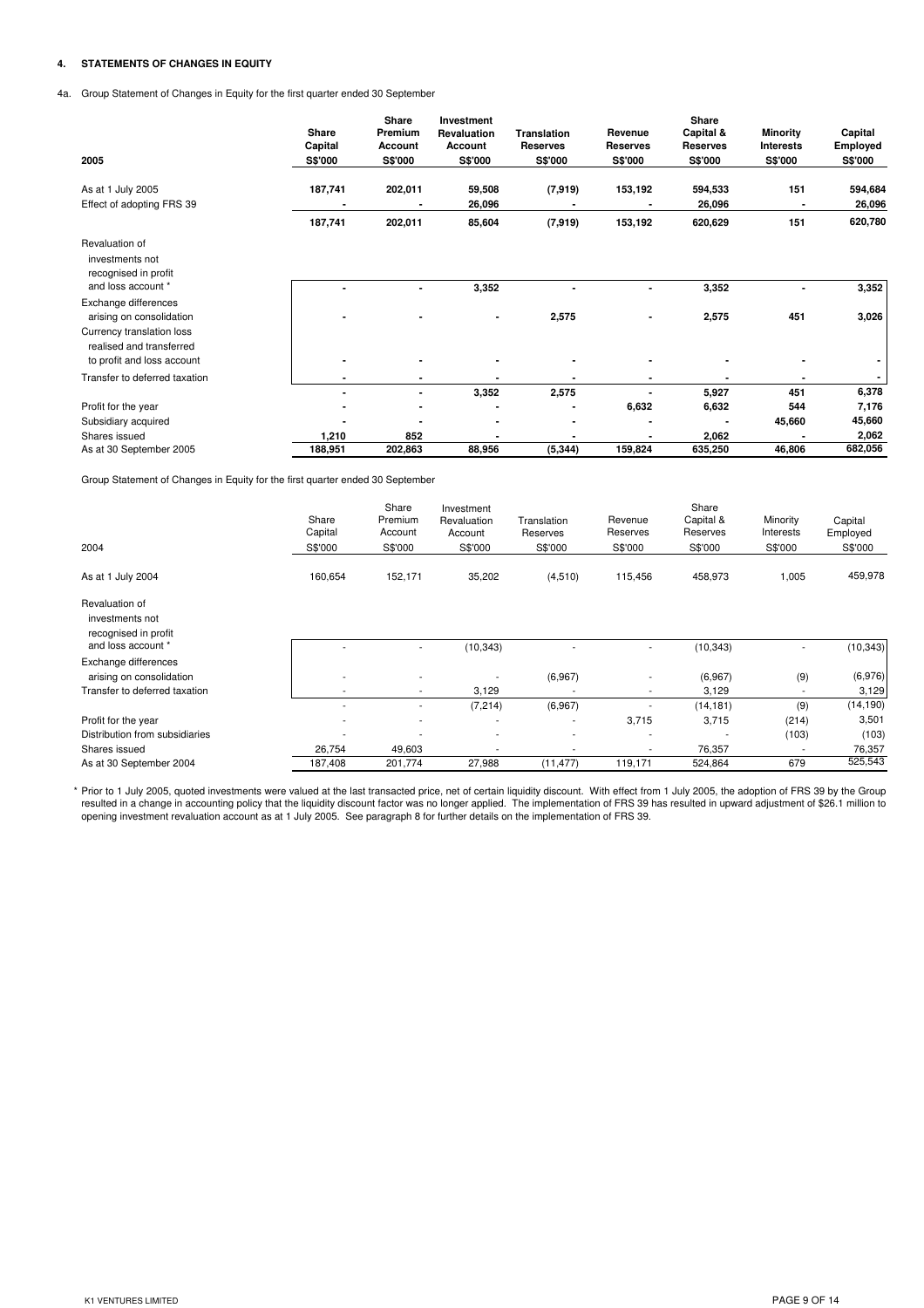|                                                           |              |         | Investment         |                    |                 |         |
|-----------------------------------------------------------|--------------|---------|--------------------|--------------------|-----------------|---------|
|                                                           | <b>Share</b> | Share   | <b>Revaluation</b> | <b>Translation</b> | Revenue         |         |
|                                                           | Capital      | Premium | Account            | <b>Reserves</b>    | <b>Reserves</b> | Total   |
| 2005                                                      | S\$'000      | S\$'000 | <b>S\$'000</b>     | S\$'000            | <b>S\$'000</b>  | S\$'000 |
| As at 1 July 2005                                         |              |         |                    |                    |                 |         |
| As previously reported                                    | 187,741      | 202,011 |                    | (2,629)            | 72,312          | 459,435 |
| Effect of adopting FRS 21                                 |              |         |                    | 2,629              | (2,629)         |         |
| As restated                                               | 187,741      | 202,011 | $\blacksquare$     | $\blacksquare$     | 69,683          | 459,435 |
| Effect of adopting FRS 39                                 |              |         | 753                |                    |                 | 753     |
|                                                           | 187,741      | 202,011 | 753                |                    | 69,683          | 460,188 |
| Revaluation of<br>investments not<br>recognised in profit |              |         |                    |                    |                 |         |
| and loss account *                                        |              |         | 3,603              |                    |                 | 3,603   |
| Exchange differences<br>arising on net investment         |              |         |                    |                    |                 |         |
| in a foreign entity                                       |              |         |                    |                    |                 |         |
|                                                           |              |         | 3,603              |                    |                 | 3,603   |
| Profit for the period                                     |              |         |                    |                    | (212)           | (212)   |
| Shares issued                                             | 1,210        | 852     |                    | $\blacksquare$     |                 | 2,062   |
| As at 30 September 2005                                   | 188,951      | 202,863 | 4,356              | $\blacksquare$     | 69,471          | 465,641 |
|                                                           |              |         |                    |                    |                 |         |

Company Statement of Changes in Equity for the first quarter ended 30 September

|                           |                  | Share              |                         |                     |         |
|---------------------------|------------------|--------------------|-------------------------|---------------------|---------|
|                           | Share<br>Capital | Premium<br>Account | Translation<br>Reserves | Revenue<br>Reserves | Total   |
|                           |                  |                    |                         |                     |         |
| 2004                      | S\$'000          | S\$'000            | S\$'000                 | S\$'000             | S\$'000 |
|                           |                  |                    |                         |                     |         |
| As at 1 July 2004         |                  |                    |                         |                     |         |
| As previously reported    | 160.654          | 152,171            | (1,709)                 | 89.811              | 400,927 |
| Effect of adopting FRS 21 | ٠                | ٠                  | 1.709                   | (1,709)             |         |
| As restated               | 160.654          | 152.171            | ۰                       | 88.102              | 400,927 |
| Loss for the period       |                  |                    | ۰.                      | (2,741)             | (2,741) |
| Shares issued             | 26.754           | 49.603             |                         |                     | 76,357  |
| As at 30 September 2004   | 187.408          | 201.774            |                         | 85.361              | 474.543 |

#### 4c. Share capital

#### Issue of new shares under the share option schemes

Since 30 June 2005, the Company issued 12,100,000 ordinary shares of \$0.10 each upon the exercise of options granted under the k1 Ventures Share Option Scheme 2000 to employees.

As at 30 September 2005, there were unexercised options for 8,345,500 (September 2004: 23,778,675) of unissued ordinary shares of \$0.10 each under the Keppel Marine Share Option Scheme 1990 and k1 Ventures Share Option Scheme 2000, and 268 million warrants (September 2004: 230 million) to subscribe for 268 million ordinary shares of \$0.10 each.

The issued share capital of the Company as at 30 September 2005 was 1,889,512,503 ordinary shares of \$0.10 each.

### **5. AUDIT**

The figures have not been audited or reviewed by the Company's auditors.

## **6. AUDITORS' REPORT**

N.A.

#### **7. ACCOUNTING POLICIES**

Except as disclosed in paragraph 8 below, the Group has applied the same accounting policies and methods of computation in the financial statements for the current financial period compared with those of the audited financial statements as at 30 June 2005.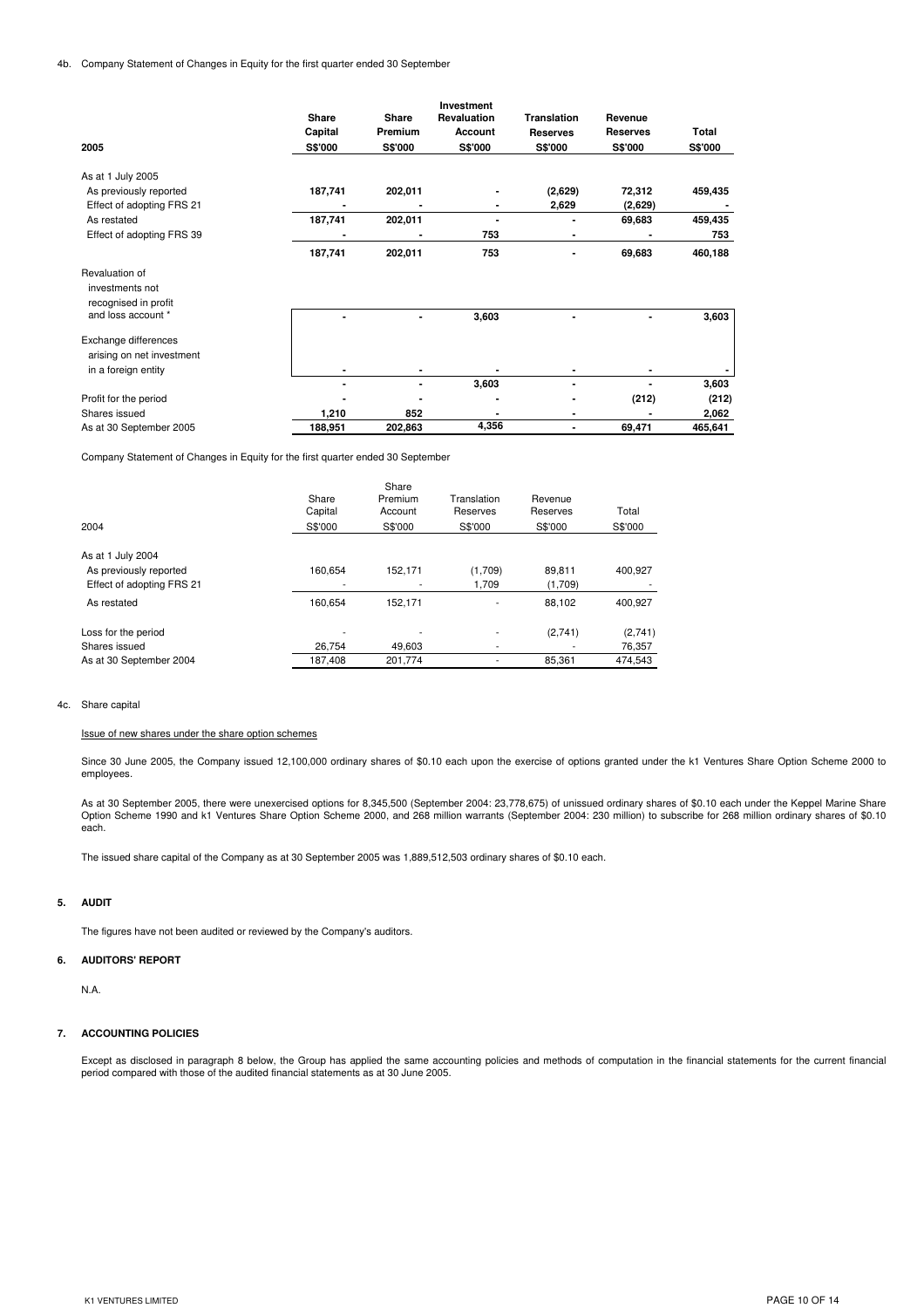#### **8. CHANGES IN THE ACCOUNTING POLICIES**

With effect from 1 July 2005, the Group adopted the following new and revised Financial Reporting Standards (FRS) which were issued by the Council on Corporate Disclosure and Governance (CCDG):

FRS 21 (r2004) The Effects of Changes in Foreign Exchange Rates

FRS 39 (r2004) Financial Instruments: Recognition and Measurement

In accordance with the transitional provisions of FRS 39, the effect of recognition, derecognition and measurement of financial instruments, for periods prior to 1 July 2005, is not restated. Consequently, the comparative figures have not been restated.

The implementation of FRS 21, on the other hand, is applied retrospectively and the comparative figures are restated accordingly.

The effect of the adoption of FRS 21 and FRS 39 is disclosed as follows:

|                                                    |                     | <b>FRS 21</b> | <b>FRS 39</b> |         |  |  |
|----------------------------------------------------|---------------------|---------------|---------------|---------|--|--|
|                                                    | Group               | Company       | Group         | Company |  |  |
|                                                    | Increase/(Decrease) |               |               |         |  |  |
| Opening retained earnings 1 July 2004              |                     | (1,709)       |               |         |  |  |
| Opening retained earnings 1 July 2005              |                     | (2,629)       |               |         |  |  |
| Opening Translation reserve 1 July 2004            |                     | 1,709         |               |         |  |  |
| Opening Translation reserve 1 July 2005            |                     | 2,629         |               |         |  |  |
| Opening Investment Revaluation Account 1 July 2005 |                     |               | 26,096        | 753     |  |  |

Apart from the above, the Group adopted various revisions in FRS that are relevant to its operations and effective for the financial year beginning 1 July 2005. These are currently assessed to have no material effect on the financial statements.

## **9. REVIEW OF GROUP PERFORMANCE**

The Group recorded total revenue of \$153.9 million in the first quarter of FY2006 (1Q FY2006), representing an increase of 94% over 1Q FY2005. Profit attributable to shareholders for 1Q FY2006 was \$6.6 million, an increase of 79% over the prior corresponding period. Earnings per share increased to 0.35 cents from 0.20 cents, marking a 75% increase over 1Q FY2005. Group EBITDA was \$39.6 million, representing an increase of 235% over the prior corresponding period.

The improved results for 1Q FY2006 were mainly attributable to contributions from (i) Helm Holding Corporation (Helm), the Group's transportation leasing operations; (ii) Mid Pac Petroleum, LLC, the Group's retail gas operations in Hawaii (Mid Pac); and (iii) The Gas Company, LLC (GASCO).

The Group recorded contributions from Helm since the completion of the acquisition of the company on 8 July 2005, and a full quarter's results from Mid Pac compared to one month in the prior corresponding period as Mid Pac was acquired in September 2004. Correspondingly, raw materials, consumables, staff costs and other operating expenses for the first quarter also increased compared to 1Q FY2005.

Depreciation and amortisation in 1Q FY2006 increased substantially following the acquisition of Helm. Due to the accounting treatment for GASCO as a "Discontinued Operation", no depreciation charge was taken subsequent to the announcement of the sale in accordance with accounting standards. This resulted in an increase of approximately \$0.7 million in profit attributable to shareholders.

The increase in interest expense in 1Q FY2006 was due mainly to the acquisition financing of Helm. The Group's share of result of associated companies in 1Q FY2006 represented earnings from Helm's joint ventures and associated company.

## **10. VARIANCE FROM PROSPECT STATEMENT**

No variance from previous prospect statement.

#### **11. PROSPECTS**

Following the acquisition of Helm, the Group has grown into a sizeable diversified investment company with total assets of \$1.68 billion. The proceeds from the sale of GASCO, which is expected to complete by June 2006, will contribute significantly to the Group. It is anticipated that the Group's continuing operations in transportation leasing and retail gasoline operations will positively impact the results of the Group.

Management will continue to focus on growth and expansion opportunities, and seek additional investment opportunities that are accretive to earnings and cash flow.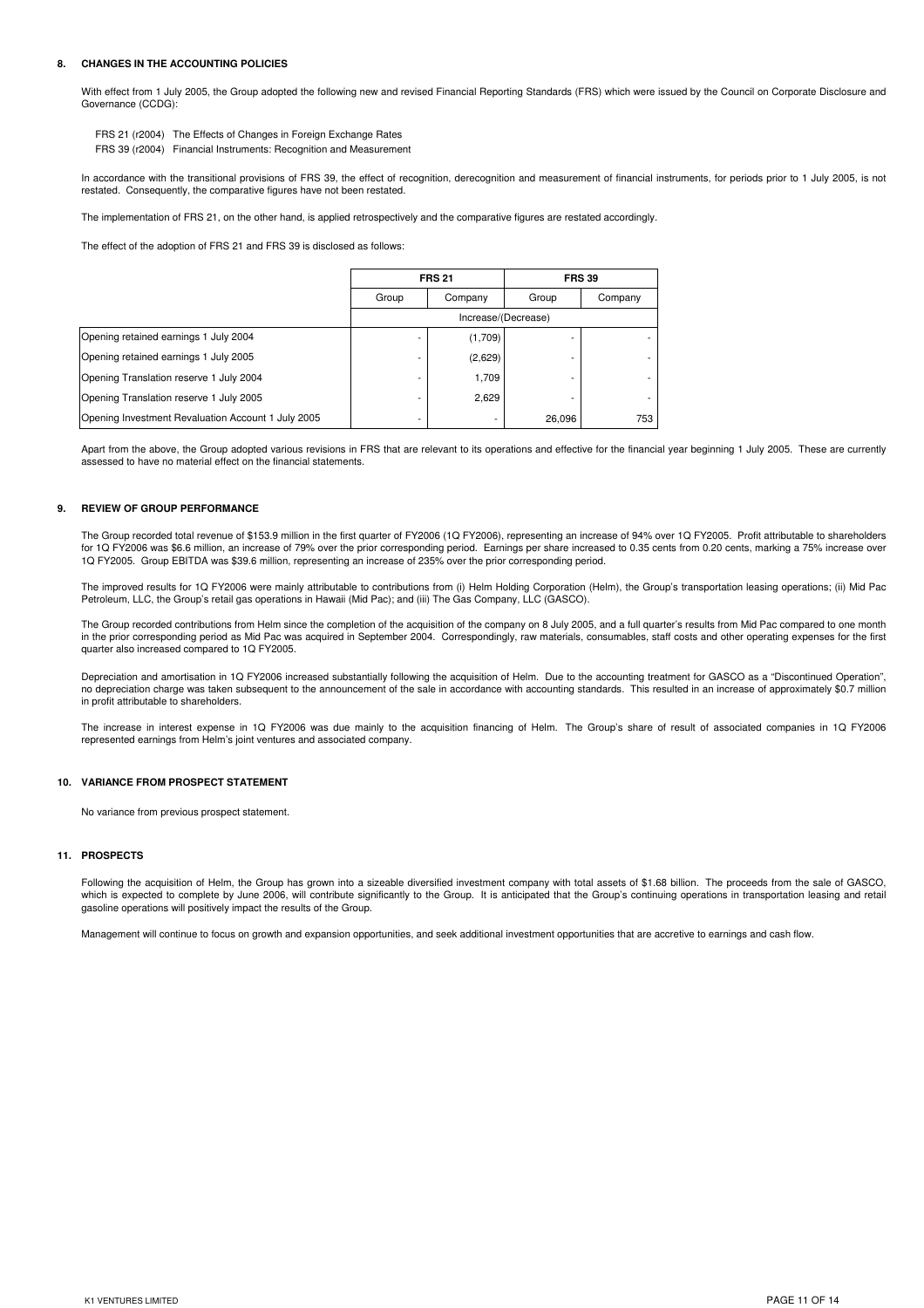## **12. DIVIDENDS**

## 12a. **Current Financial Period Reported On**

Any dividend recommended for the current financial period reported on? No

## 12b. **Corresponding Period of the Immediately Preceding Financial Year**

Any dividend declared for the corresponding period of the immediately preceding financial year? None.

#### 12c. **Date Payable**

Not applicable

#### 12d. **Books Closure Date**

Not applicable

## 12e. **If no dividend has been declared/recommended, a statement to that effect**

No dividend has been declared or recommended for the first quarter ended 30 September 2005.

#### **13. SEGMENT ANALYSIS**

## **BUSINESS SEGMENT**

The Group has segmented its continuing operations into Energy, Transportation Leasing and Investments. The Group's Energy segment reflects Mid Pac's retail gasoline operations in Hawaii and other energy-related investments. The Transportation Leasing segment represents Helm's locomotive and railcar leasing business in North America. The Group's Investment activities consist mainly of the Group's education and technology investments.

With effect from 1 July 2005, the Group's energy-related investments have been classified under the Energy segment. They were classified under Investments in previous financial<br>years. The comparative segment analysis has a

First Quarter ended 30 September

|                                 |                  | <b>Continuing Operations</b>        | <b>Discontinued</b><br>Operation | <b>Total</b><br><b>Operations</b> |                 |                        |           |
|---------------------------------|------------------|-------------------------------------|----------------------------------|-----------------------------------|-----------------|------------------------|-----------|
| 2005                            | Energy<br>\$'000 | Transportation<br>leasing<br>\$'000 | <b>Investments</b><br>\$'000     | Elimination<br>\$'000             | Total<br>\$'000 | <b>GASCO</b><br>\$'000 | \$'000    |
| Revenue                         | 59,319           | 34,388                              | 1,358                            | (1, 109)                          | 93,956          | 59,942                 | 153,898   |
| <b>Results</b>                  |                  |                                     |                                  |                                   |                 |                        |           |
| Operating profit/(loss)         | 1,290            | 13,169                              | (321)                            | (1, 109)                          | 13,029          | 9,914                  | 22,943    |
| Interest expenses               | (1, 109)         | (10, 515)                           | (219)                            | 1,109                             | (10, 734)       | (1,804)                | (12, 538) |
| Foreign exchange loss           |                  |                                     | (288)                            |                                   | (288)           |                        | (288)     |
| Share of results of             |                  |                                     |                                  |                                   |                 |                        |           |
| associated company              |                  | 2,223                               |                                  |                                   | 2,223           |                        | 2,223     |
| Profit/(loss)\ before taxation  | 181              | 4,877                               | (828)                            |                                   | 4,230           | 8,110                  | 12,340    |
| <b>Other information</b>        |                  |                                     |                                  |                                   |                 |                        |           |
| Segment assets<br>Investment in | 217,933          | 942,915                             | 228,107                          | (51,769)                          | 1,337,186       | 264,369                | 1,601,555 |
| associated company              |                  | 79,148                              |                                  |                                   | 79,148          |                        | 79,148    |
| Tax recoverable                 | 853              | 1,890                               |                                  |                                   | 2,743           |                        | 2,743     |
| Total                           | 218,786          | 1,023,953                           | 228,107                          | (51,769)                          | 1,419,077       | 264,369                | 1,683,446 |
| <b>Segment liabilities</b>      | 61,866           | 629,459                             | 17,754                           | (51,769)                          | 657,310         | 149,673                | 806,983   |
| Net tax provision               |                  |                                     |                                  |                                   |                 |                        |           |
| & deferred taxation             | 18,487           | 158,349                             | 2,483                            |                                   | 179,319         | 15,088                 | 194,407   |
| Total                           | 80,353           | 787,808                             | 20,237                           | (51,769)                          | 836,629         | 164,761                | 1,001,390 |
| Net assets                      | 138,433          | 236,145                             | 207,870                          | ۰                                 | 582,448         | 99,608                 | 682,056   |
| Capital expenditure             | 1,143            | 36,008                              |                                  |                                   | 37,151          | 2,394                  | 39,545    |
| Depreciation and                |                  |                                     |                                  |                                   |                 |                        |           |
| amortisation                    | (955)            | (12, 288)                           | (33)                             |                                   | (13, 276)       | (1, 492)               | (14, 768) |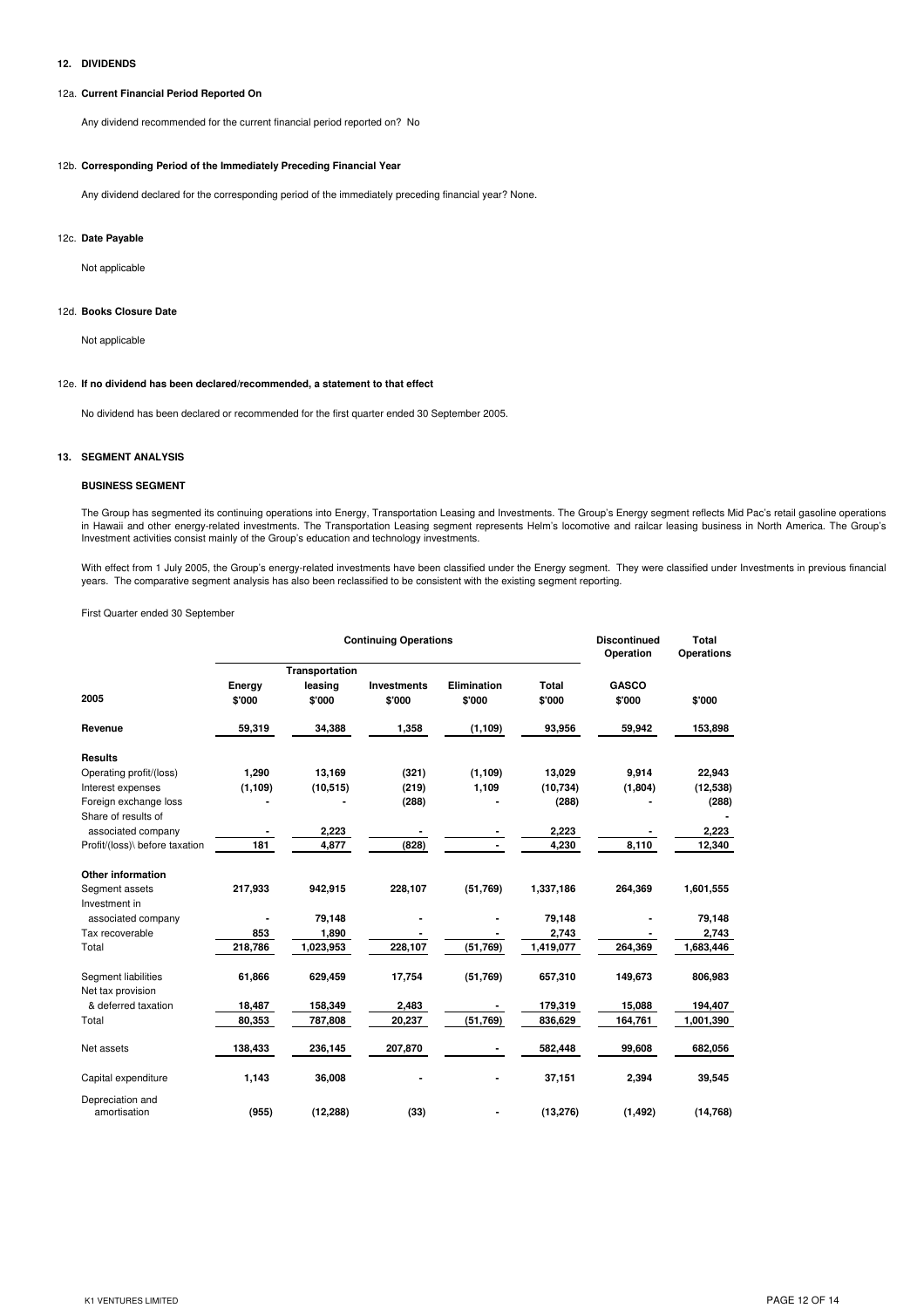|                                          |                  | Discontinued<br>Operation | Total<br>Operations   |                       |                 |                 |          |
|------------------------------------------|------------------|---------------------------|-----------------------|-----------------------|-----------------|-----------------|----------|
|                                          |                  | Transportation            |                       |                       |                 |                 |          |
| 2004                                     | Energy<br>\$'000 | leasing<br>\$'000         | Investments<br>\$'000 | Elimination<br>\$'000 | Total<br>\$'000 | GASCO<br>\$'000 | \$'000   |
| Revenue                                  | 27,366           |                           | 1,108                 |                       | 28,474          | 51,056          | 79,530   |
| <b>Results</b>                           |                  |                           |                       |                       |                 |                 |          |
| Operating profit/(loss)                  | 2,219            |                           | (749)                 |                       | 1,470           | 8,600           | 10,070   |
| Interest expenses                        | (60)             |                           |                       |                       | (60)            | (1, 304)        | (1, 364) |
| Foreign exchange loss                    | (811)            |                           | (435)                 |                       | (1, 246)        |                 | (1,246)  |
| Share of results of                      |                  |                           |                       |                       |                 |                 |          |
| associated company                       |                  |                           | (198)                 |                       | (198)           |                 | (198)    |
| Profit/(loss) before taxation            | 1,348            |                           | (1, 382)              |                       | (34)            | 7,296           | 7,262    |
| Other information                        |                  |                           |                       |                       |                 |                 |          |
| Segment assets                           | 532,025          |                           | 205,536               | (60, 937)             | 676,624         |                 | 676,624  |
| Investment in                            |                  |                           |                       |                       |                 |                 |          |
| associated company                       |                  |                           | 48,856                |                       | 48,856          |                 | 48.856   |
| Total                                    | 532,025          |                           | 254,392               | (60, 937)             | 725,480         |                 | 725,480  |
| Segment liabilities<br>Net tax provision | 248,871          |                           | 959                   | (60, 937)             | 188,893         |                 | 188,893  |
| & deferred taxation                      | 6,435            |                           | 4,609                 |                       | 11,044          |                 | 11,044   |
| Total                                    | 255,306          |                           | 5,568                 | (60, 937)             | 199,937         |                 | 199,937  |
| Net assets                               | 276,719          |                           | 248,824               |                       | 525,543         |                 | 525,543  |
| Capital expenditure                      | 2,498            |                           | 3                     |                       | 2,501           |                 | 2,501    |
| Depreciation and<br>amortisation         | (1,020)          |                           | (49)                  |                       | (1,069)         | (2, 137)        | (3,206)  |

## **GEOGRAPHICAL SEGMENT**

The Group's two business segments operate in three main geographical areas. The operating activities and investment activities are predominately in the USA. There are also<br>investment activities in Hong Kong. Singapore is t

Segment revenue is based on geographical location of its customers or, in the case of revenue from investments, the source of its investments income. Segment assets and capital expenditure are analyzed based on the location of the assets generating the income.

First Quarter ended 30 September

| <b>I</b> Hot waartor ondod oo ooptombor |           |            |                  |               |              |
|-----------------------------------------|-----------|------------|------------------|---------------|--------------|
|                                         |           |            | China/           |               |              |
|                                         | Singapore | <b>USA</b> | <b>Hong Kong</b> | <b>Others</b> | Total        |
| 2005                                    | \$'000    | \$'000     | \$'000           | \$'000        | \$'000       |
| <b>Continuing operations</b>            |           |            |                  |               |              |
| <b>External sales</b>                   | 178       | 93,771     | 7                |               | 93,956       |
| Segment assets                          | 19,685    | 1,294,864  | 16,819           | 5,818         | 1,337,186    |
| Capital expenditure                     |           | 37,151     |                  |               | 37,151       |
| <b>Discontinued operation</b>           |           |            |                  |               |              |
| External sales                          |           | 59,942     |                  |               | 59,942       |
| Segment assets                          |           | 264,369    |                  |               | 264,369      |
| Capital expenditure                     |           | 2,394      |                  |               | 2,394        |
| First Quarter ended 30 September        |           |            |                  |               |              |
|                                         |           |            | China/           |               |              |
|                                         | Singapore | <b>USA</b> | Hong Kong        | Others        | <b>Total</b> |
| 2004                                    | \$'000    | \$'000     | \$'000           | \$'000        | \$'000       |
| <b>Continuing operations</b>            |           |            |                  |               |              |
| <b>External sales</b>                   | 179       | 28,292     | 3                |               | 28,474       |
| Segment assets                          | 18,017    | 697,664    | 3,491            | 6,308         | 725,480      |
| Capital expenditure                     |           | 2,501      |                  |               | 2,501        |
| <b>Discontinued operation</b>           |           |            |                  |               |              |

External sales 51,056 - 51,056 - 51,056 - 51,056 - 51,056 - 51,056

### **14. REVIEW OF SEGMENT PERFORMANCE**

Not applicable.